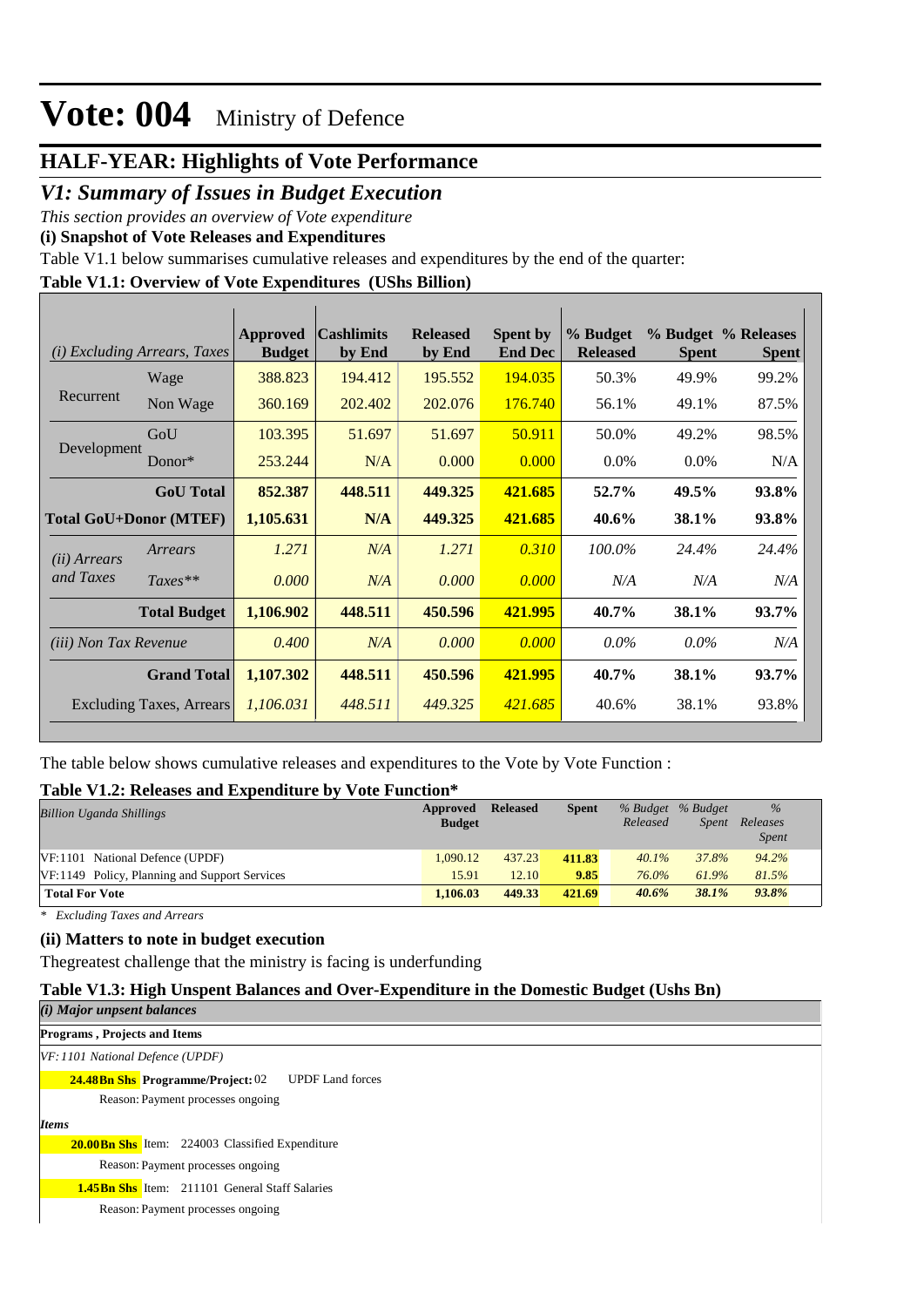| <b>HALF-YEAR: Highlights of Vote Performance</b>                    |
|---------------------------------------------------------------------|
| 0.75Bn Shs Item: 223005 Electricity                                 |
| Reason: Payment processes ongoing                                   |
| <b>0.71Bn Shs</b> Item: 223006 Water                                |
| Reason: Payment processes ongoing                                   |
| Programs, Projects and Items                                        |
| VF: 1149 Policy, Planning and Support Services                      |
| 1.82Bn Shs Programme/Project: 04<br>Internal Audit Department       |
| Reason: Payment processes ongoing                                   |
| <b>Items</b>                                                        |
| <b>1.74Bn Shs</b> Item: 228002 Maintenance - Vehicles               |
| Reason: Payment processes ongoing                                   |
| Programs, Projects and Items                                        |
| VF: 1149 Policy, Planning and Support Services                      |
| <b>1.38Bn Shs</b> Programme/Project: 01<br>Headquarters             |
| Reason: Payment processes ongoing                                   |
| <b>Items</b>                                                        |
| <b>0.93Bn Shs</b> Item: 321614 Electricity arrears (Budgeting)      |
| Reason: Payment processes ongoing                                   |
| Programs, Projects and Items                                        |
| VF: 1101 National Defence (UPDF)                                    |
| <b>0.79Bn Shs Programme/Project: 0023 Defence Equipment Project</b> |
| Reason: Payment processes ongoing                                   |
|                                                                     |
| (ii) Expenditures in excess of the original approved budget         |
| <b>Programs and Projects</b>                                        |
| VF: 1149 Policy, Planning and Support Services                      |
| 2.41Bn Shs Programme/Project: 04<br>Internal Audit Department       |
| Reason: Payment processes ongoing                                   |
| <b>Items</b>                                                        |
| 2.11Bn Shs Item: 228002 Maintenance - Vehicles                      |
| Reason: Payment processes ongoing                                   |
| * Excluding Taxes and Arrears                                       |

### *V2: Performance Highlights*

*This section provides highlights of output performance, focusing on key outputs and actions impelemented to improve section performance.*

### **Table V2.1: Key Vote Output Indicators and Expenditures\***

| <i>Vote, Vote Function</i><br><b>Key Output</b> | <b>Approved Budget and</b><br><b>Planned outputs</b>                                                                                                                                                                                                                                            | <b>Cumulative Expenditure</b><br>and Performance                                                                                                                                                                                                      | <b>Status and Reasons for any</b><br><b>Variation from Plans</b> |
|-------------------------------------------------|-------------------------------------------------------------------------------------------------------------------------------------------------------------------------------------------------------------------------------------------------------------------------------------------------|-------------------------------------------------------------------------------------------------------------------------------------------------------------------------------------------------------------------------------------------------------|------------------------------------------------------------------|
| Vote Function: 1101 National Defence (UPDF)     |                                                                                                                                                                                                                                                                                                 |                                                                                                                                                                                                                                                       |                                                                  |
| Output: 110102                                  | <b>Logistical support</b>                                                                                                                                                                                                                                                                       |                                                                                                                                                                                                                                                       |                                                                  |
|                                                 | <i>Description of Performance:</i> Logistics (food, fuel, uniforms,<br>spare parts, tyres, accomodation<br>items & all other logistical<br>items) procured and delivered to items) were procured and<br>quality, quantity and time;<br>Aircrafts refurbished.<br>maintained and operated at the | Logistics (food, fuel, uniforms, Over expenditure is due to<br>spare parts, tyres, accomodation under funding<br>items & all other logistical<br>delivered to quality, quantity<br>and time; Aircrafts refurbished,<br>maintained and operated at the |                                                                  |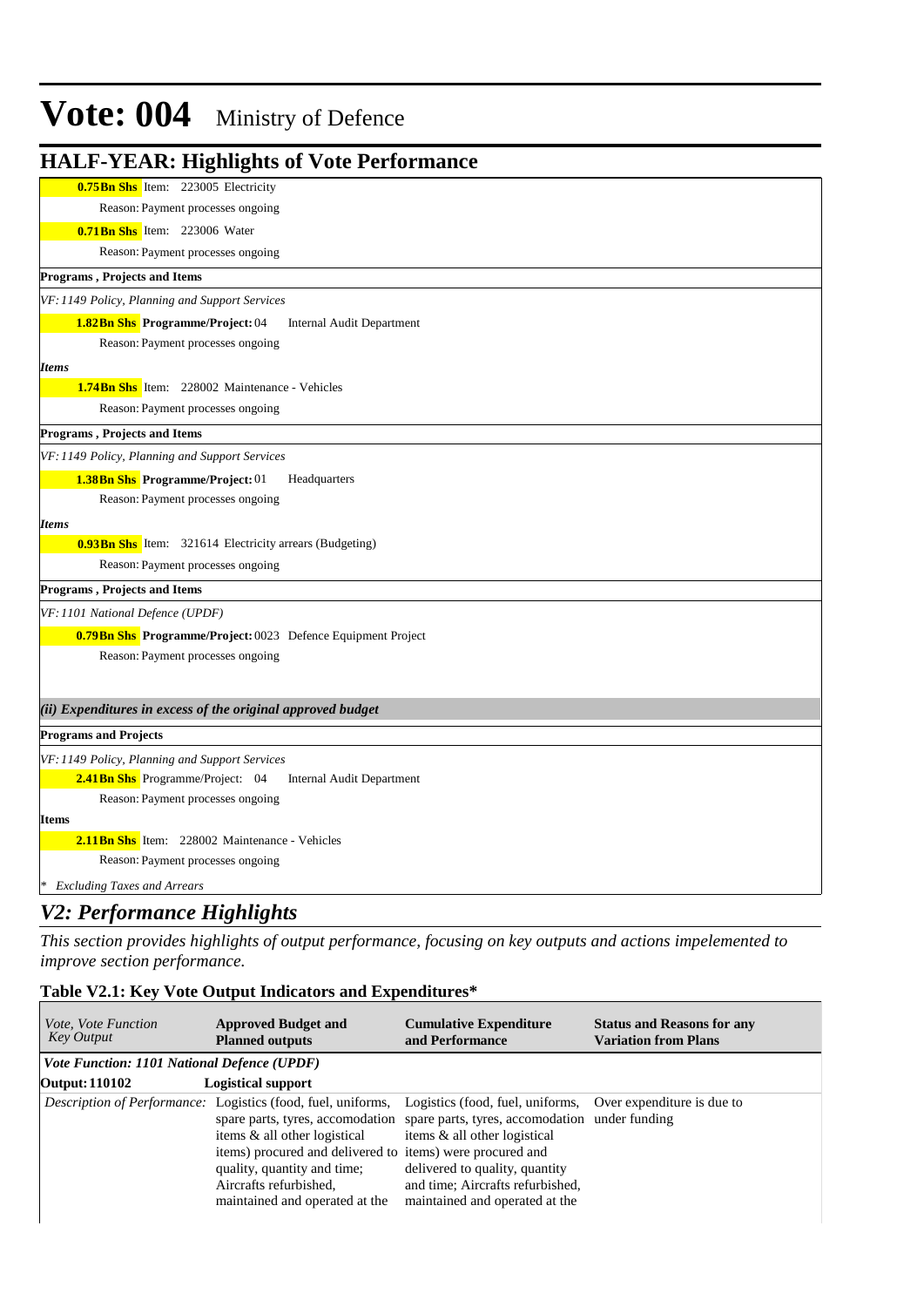## **HALF-YEAR: Highlights of Vote Performance**

| Performance Indicators:<br>Value of uniforms procured<br>and supplied<br>Value of food stuffs procured<br>and supplied<br>Value of petroleum Oil and<br>Lubricants (POL) procured<br><b>Output Cost:</b><br><b>Output: 110104</b><br>Description of Performance: • Acquire, maintain and upgrade • Acquired, maintained and<br>Performance Indicators:<br>Value of classified<br>expenditures<br><b>Output Cost:</b><br>Output: 110105<br>Description of Performance: Provide welfare to the troops | desired levels<br>10.9<br>18.895<br>10.304<br>UShs Bn:<br>83.436<br><b>Classified UPDF support/ Capability consolidation</b><br>Strategic capabilities<br>• Gather intelligence<br>Information.                                                                                                                                               | desired levels<br>0.439<br>4.4<br>2.2<br>UShs Bn:<br>21.051<br>upgraded Strategic capabilities                                                                                                                                                                                                                                                                                                        | 25.2%<br>% Budget Spent:<br>n/a  |
|-----------------------------------------------------------------------------------------------------------------------------------------------------------------------------------------------------------------------------------------------------------------------------------------------------------------------------------------------------------------------------------------------------------------------------------------------------------------------------------------------------|-----------------------------------------------------------------------------------------------------------------------------------------------------------------------------------------------------------------------------------------------------------------------------------------------------------------------------------------------|-------------------------------------------------------------------------------------------------------------------------------------------------------------------------------------------------------------------------------------------------------------------------------------------------------------------------------------------------------------------------------------------------------|----------------------------------|
|                                                                                                                                                                                                                                                                                                                                                                                                                                                                                                     |                                                                                                                                                                                                                                                                                                                                               |                                                                                                                                                                                                                                                                                                                                                                                                       |                                  |
|                                                                                                                                                                                                                                                                                                                                                                                                                                                                                                     |                                                                                                                                                                                                                                                                                                                                               |                                                                                                                                                                                                                                                                                                                                                                                                       |                                  |
|                                                                                                                                                                                                                                                                                                                                                                                                                                                                                                     |                                                                                                                                                                                                                                                                                                                                               |                                                                                                                                                                                                                                                                                                                                                                                                       |                                  |
|                                                                                                                                                                                                                                                                                                                                                                                                                                                                                                     |                                                                                                                                                                                                                                                                                                                                               |                                                                                                                                                                                                                                                                                                                                                                                                       |                                  |
|                                                                                                                                                                                                                                                                                                                                                                                                                                                                                                     |                                                                                                                                                                                                                                                                                                                                               |                                                                                                                                                                                                                                                                                                                                                                                                       |                                  |
|                                                                                                                                                                                                                                                                                                                                                                                                                                                                                                     |                                                                                                                                                                                                                                                                                                                                               |                                                                                                                                                                                                                                                                                                                                                                                                       |                                  |
|                                                                                                                                                                                                                                                                                                                                                                                                                                                                                                     |                                                                                                                                                                                                                                                                                                                                               |                                                                                                                                                                                                                                                                                                                                                                                                       |                                  |
|                                                                                                                                                                                                                                                                                                                                                                                                                                                                                                     |                                                                                                                                                                                                                                                                                                                                               |                                                                                                                                                                                                                                                                                                                                                                                                       |                                  |
|                                                                                                                                                                                                                                                                                                                                                                                                                                                                                                     |                                                                                                                                                                                                                                                                                                                                               | • Gathered intelligence<br>Information.                                                                                                                                                                                                                                                                                                                                                               |                                  |
|                                                                                                                                                                                                                                                                                                                                                                                                                                                                                                     |                                                                                                                                                                                                                                                                                                                                               |                                                                                                                                                                                                                                                                                                                                                                                                       |                                  |
|                                                                                                                                                                                                                                                                                                                                                                                                                                                                                                     | 296.983                                                                                                                                                                                                                                                                                                                                       | 50.644                                                                                                                                                                                                                                                                                                                                                                                                |                                  |
|                                                                                                                                                                                                                                                                                                                                                                                                                                                                                                     | UShs Bn:<br>342.252                                                                                                                                                                                                                                                                                                                           | UShs Bn:<br>169.879                                                                                                                                                                                                                                                                                                                                                                                   | % Budget Spent:<br>49.6%         |
|                                                                                                                                                                                                                                                                                                                                                                                                                                                                                                     | <b>Force welfare</b>                                                                                                                                                                                                                                                                                                                          |                                                                                                                                                                                                                                                                                                                                                                                                       |                                  |
|                                                                                                                                                                                                                                                                                                                                                                                                                                                                                                     | and their families in order to<br>boost their morale. This will be<br>in the following areas;<br>· Salaries paid by 28th month<br>• All other allowances and<br>emoluments paid<br>• Medicare to the troops and<br>their families provided<br>• Formal education provided to<br>the soldier's children<br>• UPDF Welfare projects<br>enhanced | Provided welfare to the troops<br>and their families in order to<br>boost their morale. This was<br>done in the following areas;<br>• Salaries were paid by 28th<br>month<br>• All other allowances and<br>emoluments paid<br>• Medicare to the troops and<br>their families was provided<br>• Formal education was<br>provided to the soldier's children<br>• UPDF Welfare projects were<br>enhanced | N/A                              |
| Performance Indicators:                                                                                                                                                                                                                                                                                                                                                                                                                                                                             |                                                                                                                                                                                                                                                                                                                                               |                                                                                                                                                                                                                                                                                                                                                                                                       |                                  |
| Value of wages and salaries<br>paid                                                                                                                                                                                                                                                                                                                                                                                                                                                                 |                                                                                                                                                                                                                                                                                                                                               | 97.178                                                                                                                                                                                                                                                                                                                                                                                                |                                  |
| No. of projects constructed,<br>renovated and upgraded for<br>officers and militants                                                                                                                                                                                                                                                                                                                                                                                                                | 49                                                                                                                                                                                                                                                                                                                                            | 12                                                                                                                                                                                                                                                                                                                                                                                                    |                                  |
| No. of children accessing<br>education in army formal<br>schools.                                                                                                                                                                                                                                                                                                                                                                                                                                   | 40842                                                                                                                                                                                                                                                                                                                                         | 40842                                                                                                                                                                                                                                                                                                                                                                                                 |                                  |
| % of required medicare<br>services accessible to UPDF<br>officers, militants and their<br>families                                                                                                                                                                                                                                                                                                                                                                                                  | 66                                                                                                                                                                                                                                                                                                                                            | 66                                                                                                                                                                                                                                                                                                                                                                                                    |                                  |
| <b>Output Cost:</b>                                                                                                                                                                                                                                                                                                                                                                                                                                                                                 | UShs Bn:<br>595.537                                                                                                                                                                                                                                                                                                                           | UShs Bn:                                                                                                                                                                                                                                                                                                                                                                                              | 34.3%<br>204.125 % Budget Spent: |
| Output: 110106<br>Train to enhance combat readiness                                                                                                                                                                                                                                                                                                                                                                                                                                                 |                                                                                                                                                                                                                                                                                                                                               |                                                                                                                                                                                                                                                                                                                                                                                                       |                                  |

training. Have different types of training. Have different types of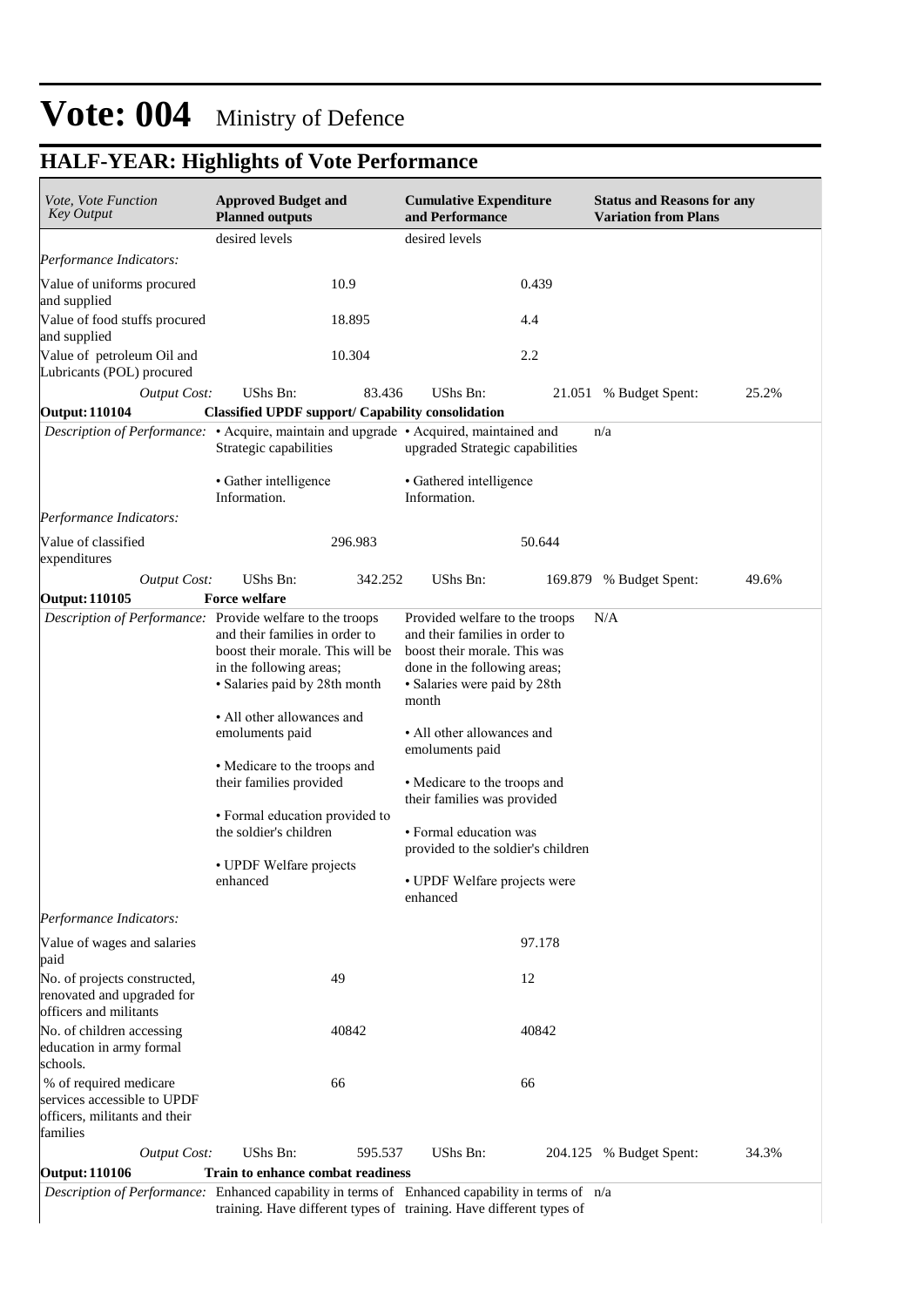### **HALF-YEAR: Highlights of Vote Performance**

| Vote, Vote Function<br><b>Key Output</b>                              | <b>Approved Budget and</b><br><b>Planned outputs</b>                    | <b>Cumulative Expenditure</b><br>and Performance             | <b>Status and Reasons for any</b><br><b>Variation from Plans</b> |       |
|-----------------------------------------------------------------------|-------------------------------------------------------------------------|--------------------------------------------------------------|------------------------------------------------------------------|-------|
|                                                                       | courses carried out. These will<br>include:<br>• Basic military courses | courses carried out. These were:<br>• Basic military courses |                                                                  |       |
|                                                                       | • Advanced                                                              | • Advanced                                                   |                                                                  |       |
|                                                                       | • Leadership courses                                                    | • Leadership courses                                         |                                                                  |       |
|                                                                       | • Specialized courses                                                   | • Specialized courses<br>• Command courses                   |                                                                  |       |
|                                                                       | • Command courses                                                       | • Auxiliary Training Courses                                 |                                                                  |       |
|                                                                       | • Auxiliary Training Courses<br>• Peace support training Courses        | • Peace support training Courses                             |                                                                  |       |
| Performance Indicators:                                               |                                                                         |                                                              |                                                                  |       |
| Number of category courses<br>conducted for officers and<br>militants | 6                                                                       | 6                                                            |                                                                  |       |
| <b>Output Cost:</b>                                                   | UShs Bn:                                                                | UShs Bn:<br>11.417                                           | 4.015 % Budget Spent:                                            | 35.2% |
| <b>Vote Function Cost</b>                                             | <b>UShs Bn:</b>                                                         | 1,090.116 UShs Bn:                                           | 411.831 % Budget Spent:                                          | 37.8% |
| Vote Function: 1149 Policy, Planning and Support Services             |                                                                         |                                                              |                                                                  |       |
| <b>Vote Function Cost</b>                                             | <b>UShs Bn:</b>                                                         | 15.914 UShs Bn:                                              | 9.854 % Budget Spent:                                            | 61.9% |
| <b>Cost of Vote Services:</b>                                         | $UShs Bn$ :                                                             | $1.106.031$ UShs Bn:                                         | 421.685 % Budget Spent:                                          | 38.1% |

*\* Excluding Taxes and Arrears*

N/A

#### **Table V2.2: Implementing Actions to Improve Vote Performance**

| <b>Planned Actions:</b>                                                                                                                    | <b>Actual Actions:</b>                                                                                                                          | <b>Reasons for Variation</b> |
|--------------------------------------------------------------------------------------------------------------------------------------------|-------------------------------------------------------------------------------------------------------------------------------------------------|------------------------------|
| Vote: 004 Ministry of Defence                                                                                                              |                                                                                                                                                 |                              |
| Vote Function: 11 01 National Defence (UPDF)                                                                                               |                                                                                                                                                 |                              |
| Continue developing manpower through<br>Training and retraining of troops                                                                  | Training and re-training of officers and<br>Men is ongoing                                                                                      | N/A                          |
| Continue implementing DSIIP                                                                                                                | Continued partially implementing DSIIP                                                                                                          | N/A                          |
| Seek extra funding to compliment the<br>Defence budget                                                                                     | Not done                                                                                                                                        | This is yet to be done       |
| Vote Function: 11 49 Policy, Planning and Support Services                                                                                 |                                                                                                                                                 |                              |
| Further Strengthen the monitoring and<br>evaluation mechanisms in the ministry to<br>ensure efficiency savings to supplement<br>the budget | Continued Strengthening the monitoring<br>and evaluation mechanisms in the ministry<br>to ensure efficiency savings to supplement<br>the budget | N/A                          |

### *V3: Details of Releases and Expenditure*

*This section provides a comprehensive summary of the outputs delivered by the Vote and further details of Vote expenditures by Vote Function and Expenditure Item.*

#### **Table V3.1: GoU Releases and Expenditure by Output\***

| <b>Billion Uganda Shillings</b>                   | Approved      | <b>Released</b> | <b>Spent</b> | $%$ GoU       | $%$ GoU       | $%$ GoU      |
|---------------------------------------------------|---------------|-----------------|--------------|---------------|---------------|--------------|
|                                                   | <b>Budget</b> |                 |              | <b>Budget</b> | <b>Budget</b> | Releases     |
|                                                   |               |                 |              | Released      | <b>Spent</b>  | <i>Spent</i> |
| <b>VF:1101</b> National Defence (UPDF)            | 836.87        | 437.23          | 411.83       | 52.2%         | 49.2%         | 94.2%        |
| Class: Outputs Provided                           | 811.78        | 424.12          | 399.51       | $52.2\%$      | 49.2%         | 94.2%        |
| 110102 Logistical support                         | 56.28         | 23.81           | 21.05        | 42.3%         | 37.4%         | 88.4%        |
| 110103 Other areas (Legal, CISM and Bank Charges) | 0.88          | 0.44            | 0.44         | 50.0%         | 49.7%         | 99.4%        |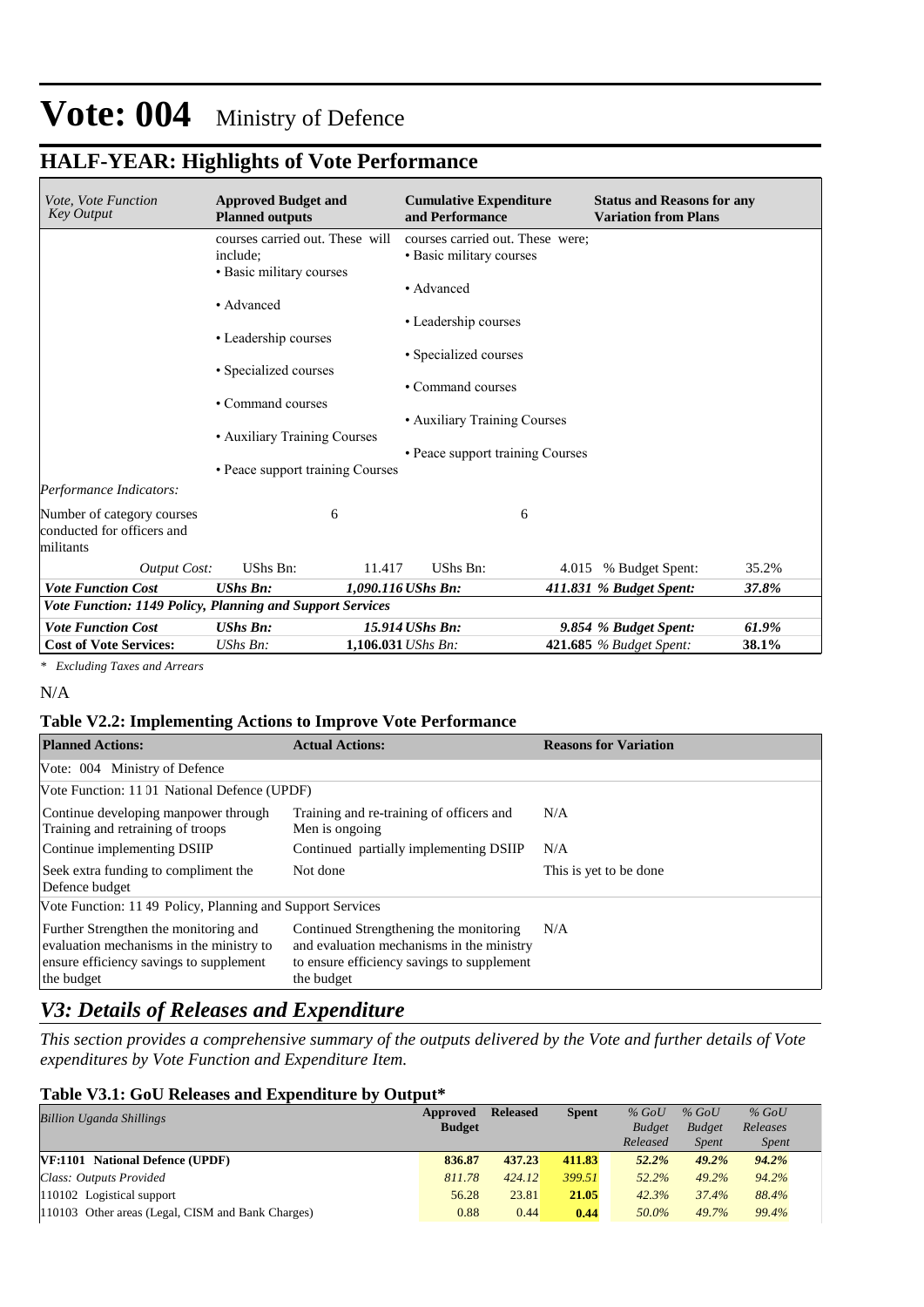## **HALF-YEAR: Highlights of Vote Performance**

| 110104 Classified UPDF support/ Capability consolidation         | 336.88 | 189.88 | 169.88 | 56.4%     | 50.4% | 89.5%     |
|------------------------------------------------------------------|--------|--------|--------|-----------|-------|-----------|
| 110105 Force welfare                                             | 409.64 | 205.95 | 204.13 | 50.3%     | 49.8% | 99.1%     |
| 110106 Train to enhance combat readiness                         | 8.09   | 4.04   | 4.02   | 50.0%     | 49.6% | 99.3%     |
| Class: Capital Purchases                                         | 25.09  | 13.11  | 12.32  | 52.2%     | 49.1% | 94.0%     |
| 110171 Acquisition of Land by Government                         | 1.12   | 1.12   | 0.82   | $100.0\%$ | 73.3% | 73.3%     |
| 110172 Government Buildings and Administrative Infrastructure    | 16.41  | 8.21   | 8.21   | 50.0%     | 50.0% | $100.0\%$ |
| 110175 Purchase of Motor Vehicles and Other Transport Equipment  | 5.16   | 2.58   | 2.58   | 50.0%     | 50.0% | 100.0%    |
| 110177 Purchase of Specialised Machinery & Equipment             | 2.23   | 1.11   | 0.62   | 50.0%     | 27.9% | 55.8%     |
| 110178 Purchase of Office and Residential Furniture and Fittings | 0.17   | 0.09   | 0.09   | 50.0%     | 52.9% | 105.8%    |
| VF:1149 Policy, Planning and Support Services                    | 15.51  | 12.10  | 9.85   | 78.0%     | 63.5% | 81.5%     |
| Class: Outputs Provided                                          | 15.51  | 12.10  | 9.85   | 78.0%     | 63.5% | 81.5%     |
| 114901 Policy, consultation, planning and monitoring services    | 0.54   | 0.27   | 0.22   | 50.0%     | 40.7% | 81.4%     |
| 114902 Ministry Support Services (Finance and Administration)    | 14.97  | 11.83  | 9.63   | 79.0%     | 64.3% | 81.5%     |
| <b>Total For Vote</b>                                            | 852.39 | 449.33 | 421.69 | 52.7%     | 49.5% | 93.8%     |

*\* Excluding Taxes and Arrears*

### **Table V3.2: 2014/15 GoU Expenditure by Item**

| Billion Uganda Shillings                                | <b>Approved</b><br><b>Budget</b> | <b>Releases</b> | <b>Expend-</b><br>iture | % Budged<br><b>Released</b> | % Budget<br><b>Spent</b> | %Releases<br><b>Spent</b> |
|---------------------------------------------------------|----------------------------------|-----------------|-------------------------|-----------------------------|--------------------------|---------------------------|
| <b>Output Class: Outputs Provided</b>                   | 827.29                           | 436.22          | 409.36                  | 52.7%                       | 49.5%                    | 93.8%                     |
| 211101 General Staff Salaries                           | 388.82                           | 195.55          | 194.03                  | 50.3%                       | 49.9%                    | 99.2%                     |
| 211103 Allowances                                       | 0.56                             | 0.28            | 0.25                    | 50.0%                       | 45.4%                    | 90.7%                     |
| 213001 Medical expenses (To employees)                  | 0.71                             | 0.35            | 0.34                    | 50.0%                       | 48.1%                    | 96.2%                     |
| 213002 Incapacity, death benefits and funeral expenses  | 0.06                             | 0.03            | 0.02                    | 50.0%                       | 41.7%                    | 83.3%                     |
| 221001 Advertising and Public Relations                 | 0.09                             | 0.05            | 0.04                    | 50.0%                       | 40.4%                    | 80.9%                     |
| 221003 Staff Training                                   | 8.29                             | 4.24            | 4.20                    | 51.2%                       | 50.6%                    | 99.0%                     |
| 221006 Commissions and related charges                  | 1.06                             | 0.53            | 0.53                    | 50.0%                       | 49.9%                    | 99.9%                     |
| 221008 Computer supplies and Information Technology (IT | 0.12                             | 0.06            | 0.06                    | 50.0%                       | 51.2%                    | 102.4%                    |
| 221009 Welfare and Entertainment                        | 19.26                            | 9.63            | 9.29                    | 50.0%                       | 48.2%                    | 96.5%                     |
| 221011 Printing, Stationery, Photocopying and Binding   | 0.49                             | 0.25            | 0.21                    | 50.0%                       | 43.3%                    | 86.6%                     |
| 221012 Small Office Equipment                           | 0.22                             | 0.11            | 0.11                    | 50.0%                       | 49.7%                    | 99.4%                     |
| 221016 IFMS Recurrent costs                             | 0.02                             | 0.01            | 0.01                    | 50.0%                       | 50.0%                    | 100.0%                    |
| 221017 Subscriptions                                    | 0.01                             | 0.01            | 0.00                    | 50.0%                       | 24.7%                    | 49.4%                     |
| 221020 IPPS Recurrent Costs                             | 0.03                             | 0.01            | 0.01                    | 49.9%                       | 45.0%                    | 90.2%                     |
| 222001 Telecommunications                               | 2.53                             | 1.26            | 0.94                    | 50.0%                       | 37.1%                    | 74.3%                     |
| 222003 Information and communications technology (ICT)  | 3.60                             | 1.70            | 1.70                    | 47.3%                       | 47.2%                    | 99.7%                     |
| 223001 Property Expenses                                | 0.03                             | 0.02            | 0.02                    | 50.0%                       | 49.6%                    | 99.3%                     |
| 223003 Rent – (Produced Assets) to private entities     | 0.49                             | 0.25            | 0.19                    | 50.0%                       | 38.4%                    | 76.8%                     |
| 223005 Electricity                                      | 7.47                             | 3.74            | 2.99                    | 50.0%                       | 40.0%                    | 80.0%                     |
| 223006 Water                                            | 3.68                             | 1.84            | 1.13                    | 50.0%                       | 30.6%                    | 61.2%                     |
| 224001 Medical and Agricultural supplies                | 2.19                             | 1.10            | 1.09                    | 50.0%                       | 49.7%                    | 99.5%                     |
| 224003 Classified Expenditure                           | 336.88                           | 189.88          | 169.88                  | 56.4%                       | 50.4%                    | 89.5%                     |
| 224005 Uniforms, Beddings and Protective Gear           | 12.04                            | 6.02            | 5.89                    | 50.0%                       | 49.0%                    | 97.9%                     |
| 225001 Consultancy Services- Short term                 | 0.99                             | 0.50            | 0.41                    | 50.0%                       | 41.6%                    | 83.2%                     |
| 227001 Travel inland                                    | 6.35                             | 3.18            | 3.06                    | 50.0%                       | 48.2%                    | 96.5%                     |
| 227002 Travel abroad                                    | 3.48                             | 1.74            | 1.73                    | 50.0%                       | 49.9%                    | 99.7%                     |
| 227003 Carriage, Haulage, Freight and transport hire    | 1.13                             | 0.57            | 0.52                    | 50.0%                       | 45.8%                    | 91.5%                     |
| 227004 Fuel, Lubricants and Oils                        | 10.98                            | 5.49            | 5.08                    | 50.0%                       | 46.2%                    | 92.5%                     |
| 228001 Maintenance - Civil                              | 0.49                             | 0.25            | 0.25                    | 50.0%                       | 49.9%                    | 99.9%                     |
| 228002 Maintenance - Vehicles                           | 14.81                            | 7.40            | 5.18                    | 50.0%                       | 35.0%                    | 70.0%                     |
| 282104 Compensation to 3rd Parties                      | 0.40                             | 0.20            | 0.20                    | 50.0%                       | 49.5%                    | 99.1%                     |
| <b>Output Class: Capital Purchases</b>                  | 25.09                            | 13.11           | 12.32                   | 52.2%                       | 49.1%                    | 94.0%                     |
| 231002 Residential buildings (Depreciation)             | 16.41                            | 8.21            | 8.21                    | 50.0%                       | 50.0%                    | 100.0%                    |
| 231004 Transport equipment                              | 5.16                             | 2.58            | 2.58                    | 50.0%                       | 50.0%                    | 100.0%                    |
| 231005 Machinery and equipment                          | 2.23                             | 1.11            | 0.62                    | 50.0%                       | 27.9%                    | 55.8%                     |
| 231006 Furniture and fittings (Depreciation)            | 0.17                             | 0.09            | 0.09                    | 50.0%                       | 52.9%                    | 105.8%                    |